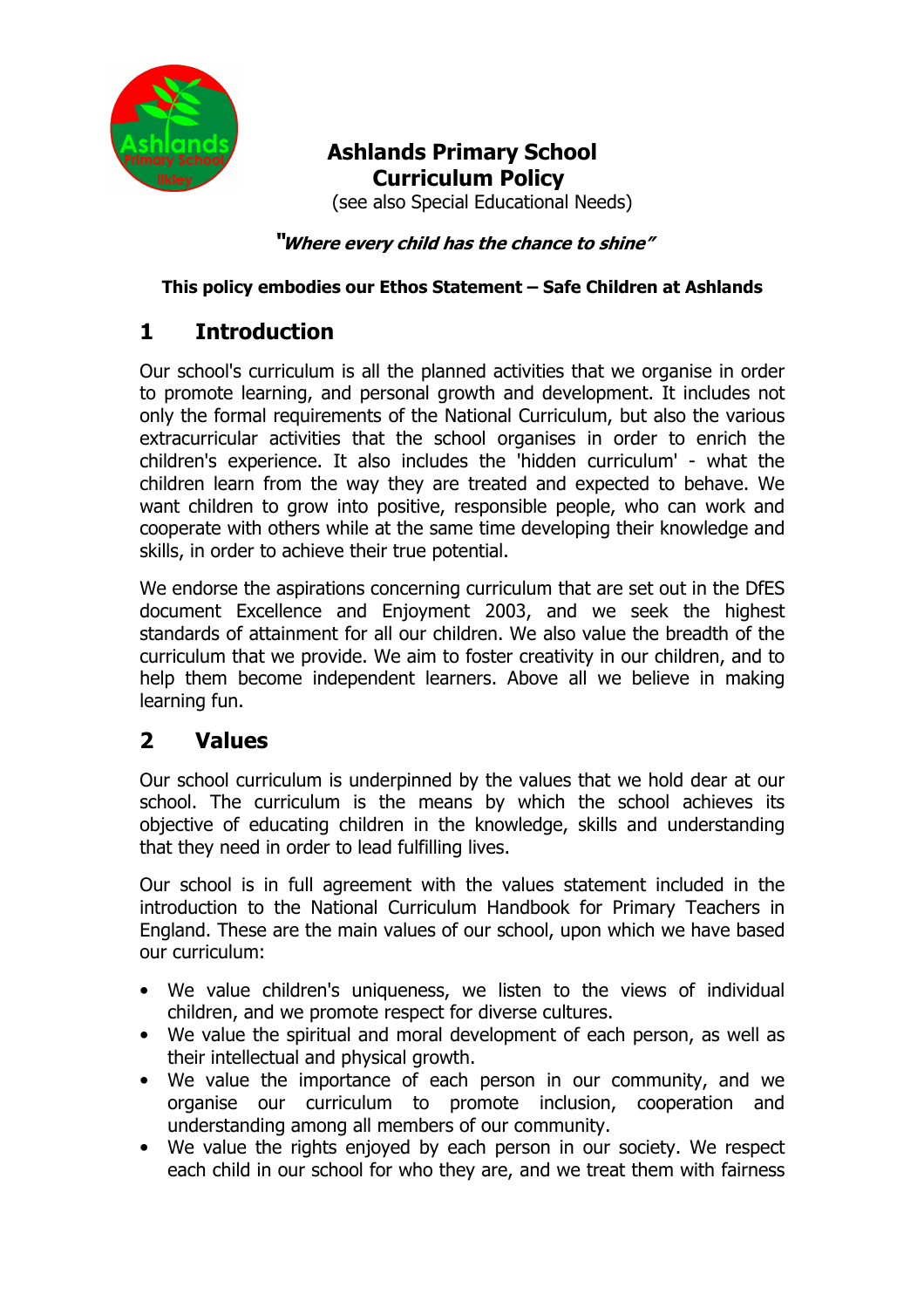and honesty. We want to enable each person to be successful, and we provide equal opportunities for all our pupils.

- We will strive to meet the needs of all our children, and to ensure that we meet all statutory requirements regarding inclusion.
- We value our environment, and we want to teach our pupils, through our curriculum, how we should take care of the world, not only for ourselves, but also for future generations.

# 3 Aims

The aims of our school curriculum are:

- to enable all children to learn, and develop their skills, to the best of their ability;
- to promote a positive attitude towards learning, so that children enjoy coming to school, and acquire a solid basis for lifelong learning;
- to teach children the basic skills of literacy, numeracy and information and communication technology (Computing);
- to enable children to be creative and to develop their own thinking;
- to teach children about the developing world, including how their environment and society have changed over time;
- to help children understand Britain's cultural heritage;
- to appreciate and value the contribution made by all ethnic groups in our multi-cultural society;
- to enable children to be positive citizens;
- to fulfil all the requirements of the National Curriculum and the Locally Agreed Syllabus for Religious Education;
- to teach children to have an awareness of their own spiritual development, and to distinguish right from wrong;
- to help children understand the importance of truth and fairness, so that they grow up committed to equal opportunities for all;
- to enable children to have respect for themselves and high self-esteem, and to live and work cooperatively with others.

# 4 Organisation and Planning

We plan our curriculum in three phases. We agree a long-term plan for each key stage. This indicates what topics are to be taught in each term, and to which groups of children. We review this long-term plan on an annual basis.

Through our medium-term plans we give clear guidance on the objectives and teaching strategies for each topic. As we have adopted the National Literacy and Numeracy Strategies for our school, we take our medium-term planning directly from the guidance documents. We also use the national schemes of work for much of our medium-term planning in the foundation subjects.

Our short-term plans are those that our teachers write on a weekly or daily basis. We use these to set out the learning objectives for each session, and to identify what resources and activities we are going to use in the lesson.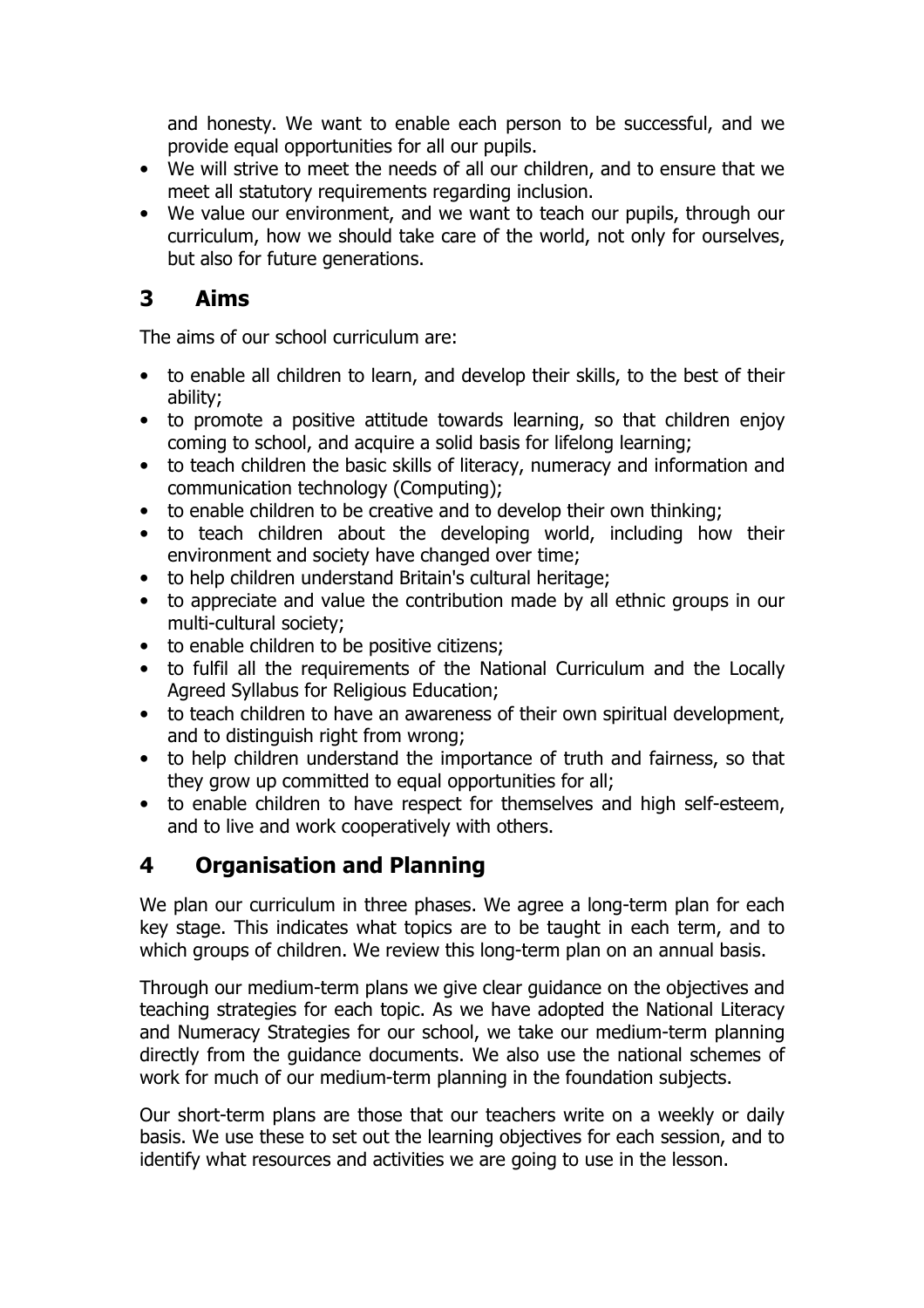In the Foundation Stage, and at Key Stage 1, we adopt an inter-disciplinary topic approach to curriculum planning. We plan the curriculum carefully, so that there is coherent and full coverage of all aspects of the National Curriculum and early learning goals, and there is planned progression in all curriculum areas.

In Key Stage 2 we teach the foundation subjects separately. This means that, for example, a child may concentrate in one term on a history topic, then switch to a greater emphasis on geography in the next term. Thus, in due course, each child has the opportunity to experience the full range of National Curriculum subjects.

## 5 The Curriculum and Inclusion

The curriculum in our school is designed to be accessed by all children who attend the school. If we think it necessary to modify some children's access to the curriculum, in order to meet their needs, then we do this only after their parents have been consulted.

If children have special needs, our school does all it can to meet the individual needs, and we comply with the requirements set out in the SEN Code of Practice. If a child displays signs of having special needs, then his/her teacher makes an assessment of this need. In most instances the teacher is able to provide the resources and educational opportunities that meet the child's needs, within normal class organisation. If a child's need is more severe, we consider the child for a statement of special needs, and we involve the appropriate external agencies in making an assessment. We always provide additional resources and support for children with special needs.

The school provides an Individual Educational Plan (IEP) for each of the children who are on the special needs register. This sets out the nature of the special need, and outlines how the school will aim to address it. The IEP also sets out targets for improvement, so that we can review and monitor the progress of each child at regular intervals.

Some children in our school have disabilities. We are committed to meeting the needs of these children, as we are to meeting the needs of all groups of children within our school. The school complies fully with the requirements of the amended Disability Discrimination Act that came into effect in September 2002.

All reasonable steps are taken to ensure that these children are not placed at a substantial disadvantage compared to non-disabled children. Teaching and learning is appropriately modified for children with disabilities. For example, they may be given additional time to complete certain activities, or the teaching materials may be adapted.

The school has implemented the recommendations of The Stephen Lawrence Inquiry: Macpherson Report (1999). Our schemes of work address the diversity of our society, and reflect the National Curriculum programmes of study.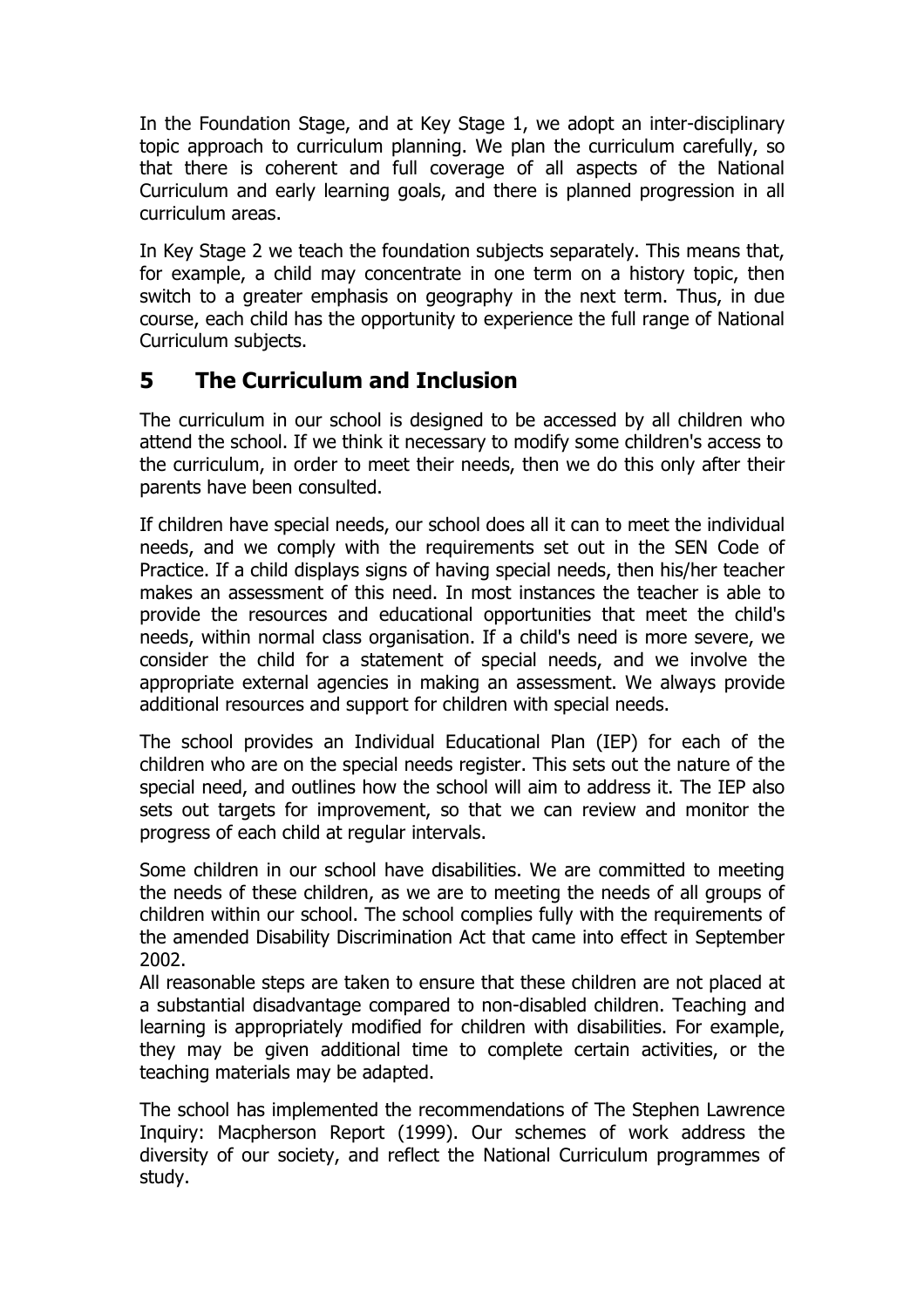## 6 The Foundation Stage

The curriculum that we teach in the reception class meets the requirements set out in the revised National Curriculum at Foundation Stage, and the guidance produced in 2002. Our curriculum planning focuses on the Early Learning Goals, as set out in these documents, and on developing children's skills and experiences.

Our school fully supports the principle that young children learn through play, and by engaging in well-planned and structured activities. Teaching in the reception class builds on the experiences of the children in their pre-school learning. We do all we can to build positive partnerships with the various nurseries and other pre-school providers in the area.

Each term in the reception class the teacher will assess the skills development of each child, and record this in the Foundation Stage Profile. This assessment forms an important part of the future curriculum planning for each child.

We are well aware that all children need the support of both the parents and the teachers to make good progress in school. We strive to build positive links with the parents of each child, by keeping them informed about how the children are being taught, and how well each child is progressing.

## 7 Key Skills

The following skills have been deemed 'key skills' in the revised National Curriculum:

- communication;
- application of number;
- information technology;
- working with others;
- improving one's own learning and performance;
- problem-solving.

In our curriculum planning we emphasise these skills, so that the children's progress in all of these areas can be identified and monitored. Teachers in all subject areas seek to contribute to a child's progress in these skills, because we believe that all children need to make good progress in these areas if they are to develop their true potential.

#### 8 The Role of the Subject Leader

The role of the subject leader is to:

- provide a strategic lead and direction for the subject;
- support and advise colleagues on issues related to the subject;
- monitor pupils' progress in that subject area;
- provide efficient resource management for the subject.